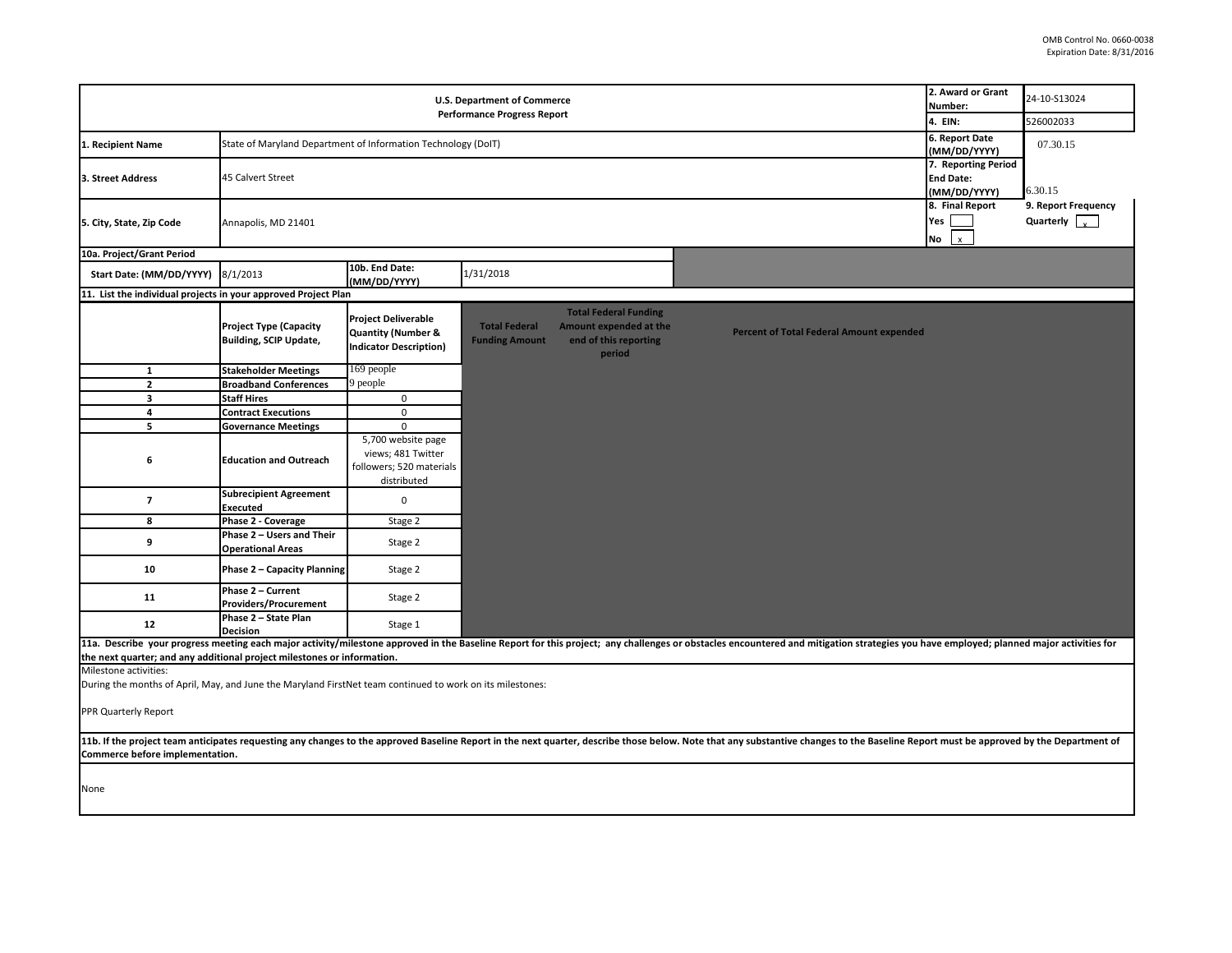**11c. Provide any other information that would be useful to NTIA as it assesses this project's progress.** 

**11d. Describe any success stories or best practices you have identified. Please be as specific as possible.**

**12. Personnel** 

**12a. If the project is not fully staffed, describe how any lack of staffing may impact the project's time line and when the project will be fully staffed.**

| 12b. Staffing Table                                                                                                                                                                    |                                                    |                                             |                                 |                                                                                                   |                               |                   |                 |                                         |                                          |
|----------------------------------------------------------------------------------------------------------------------------------------------------------------------------------------|----------------------------------------------------|---------------------------------------------|---------------------------------|---------------------------------------------------------------------------------------------------|-------------------------------|-------------------|-----------------|-----------------------------------------|------------------------------------------|
| <b>Job Title</b>                                                                                                                                                                       | FTE%                                               |                                             | Project (s) Assigned            |                                                                                                   |                               |                   |                 |                                         | Change                                   |
| Assistant Bureau Chier/Chier<br>Information Officer;<br>Technology and Information<br>Management Command of the<br>Maryland Department of State<br>Police; FirstNet Program<br>Manager | 25 percent                                         | Responsible for oversight of all SLIGP work |                                 |                                                                                                   |                               |                   |                 |                                         |                                          |
| DoIT AAG                                                                                                                                                                               | $0.025$ percent                                    |                                             |                                 | Serve as Legal Authority for State to enter into agreements and MOUs with vendors and contractors |                               |                   |                 |                                         |                                          |
|                                                                                                                                                                                        |                                                    |                                             |                                 |                                                                                                   |                               |                   |                 |                                         |                                          |
|                                                                                                                                                                                        |                                                    |                                             |                                 |                                                                                                   |                               |                   |                 |                                         |                                          |
|                                                                                                                                                                                        |                                                    |                                             |                                 |                                                                                                   |                               |                   |                 |                                         |                                          |
| 13. Subcontracts (Vendors and/or Subrecipients)                                                                                                                                        |                                                    |                                             |                                 |                                                                                                   |                               |                   |                 |                                         |                                          |
| 13a. Subcontracts Table - Include all subcontractors. The totals from this table must equal the "Subcontracts Total" in Question 14f.                                                  |                                                    |                                             |                                 |                                                                                                   |                               |                   |                 |                                         |                                          |
| Name                                                                                                                                                                                   | <b>Subcontract Purpose</b>                         |                                             | <b>Type</b><br>(Vendor/Subrec.) | RFP/RFQ Issued (Y/N)                                                                              | Contract<br>Executed<br>(Y/N) | <b>Start Date</b> | <b>End Date</b> | <b>Total Federal Funds</b><br>Allocated | <b>Total Matching Funds</b><br>Allocated |
| University of Maryland                                                                                                                                                                 | <b>Broadband Outreach</b><br>Administrator         |                                             | Contractor                      | N                                                                                                 | Y                             | 8.1.13            | 7.31.16         | \$480,000                               | N/A                                      |
| <b>Integrity Consulting</b>                                                                                                                                                            | <b>Broadband SME</b>                               |                                             | Contractor                      | Y                                                                                                 | Y                             | 12.9.14           | 7.31.16         | \$313,560                               | N/A                                      |
| University of Maryland                                                                                                                                                                 | Regional Coordinator Team<br>for 4 interop regions |                                             | Contractor                      | N                                                                                                 | 2.1.14                        | 2.1.14            | 7.31.16         | \$518,275                               | N/A                                      |
| <b>Allegany County</b>                                                                                                                                                                 | Regional Coordinator for<br>one region             |                                             | Contractor                      | N                                                                                                 | 10.30.14                      | 10.30.14          | 7.31.16         | \$75,000                                | N/A                                      |
| Salisbury State University                                                                                                                                                             | Website Developer and GIS                          |                                             | Contractor                      | N                                                                                                 | Y (Task<br>Order<br>MOU)      | 6.5.14            | 7.31.16         | \$330,000                               | N/A                                      |
| Motorola                                                                                                                                                                               | <b>Site Surveys</b>                                |                                             | Vendor                          | Y                                                                                                 | Y                             | Phase II-TBD      | 7.31.16         | \$0                                     | \$358,240                                |
| All Hazards Consortium                                                                                                                                                                 | <b>Regional Coordination</b><br><b>MACINAC</b>     |                                             | Contractor*                     | Y                                                                                                 | Y                             | 9.25.14           | 7.31.16         | \$90,750*                               | N/A                                      |
| 13b. Describe any challenges encountered with vendors and/or subrecipients.                                                                                                            |                                                    |                                             |                                 |                                                                                                   |                               |                   |                 |                                         |                                          |
| None                                                                                                                                                                                   |                                                    |                                             |                                 |                                                                                                   |                               |                   |                 |                                         |                                          |